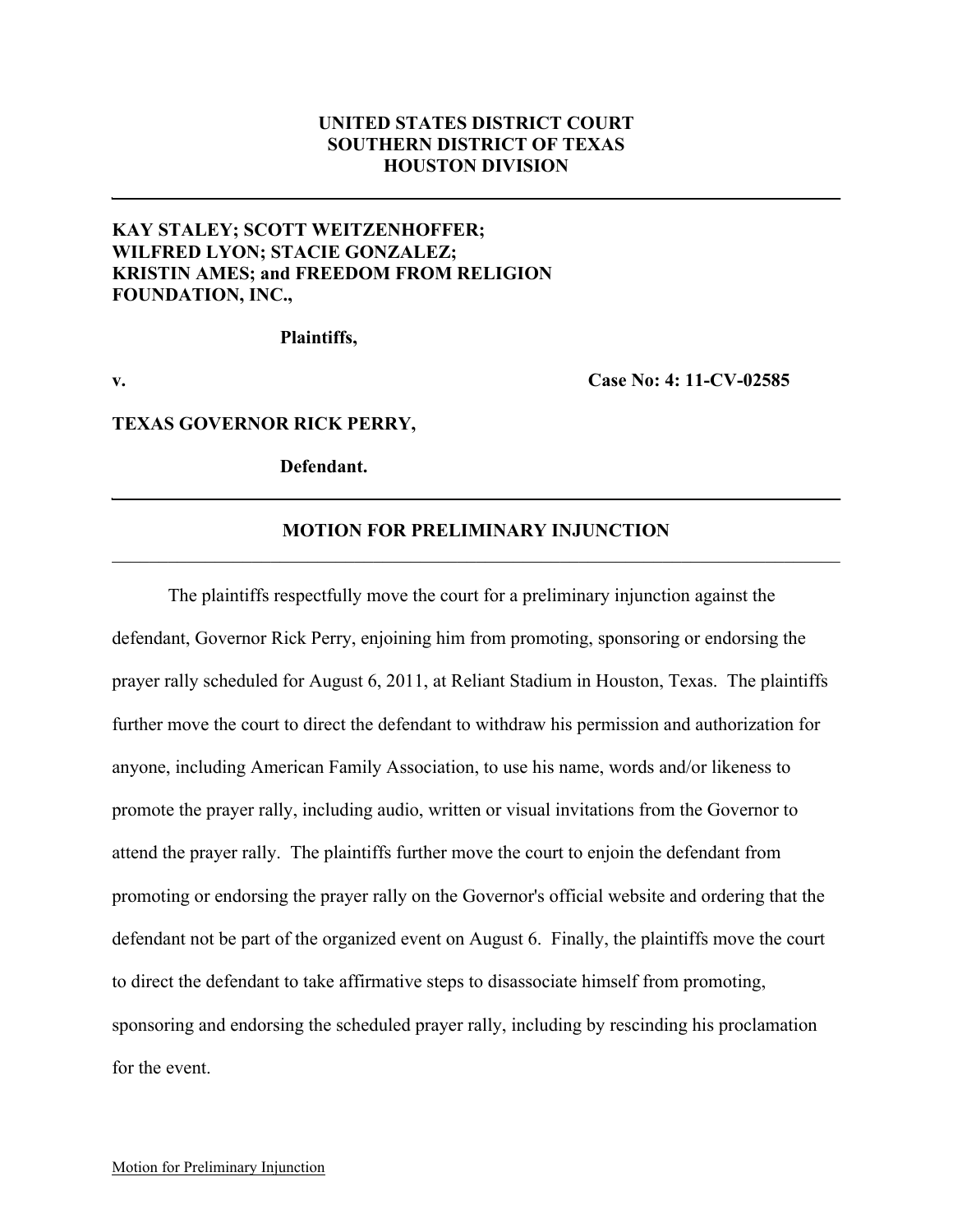Dated this 25th day of July, 2011.

Respectfully submitted,

LAW OFFICE OF RANDALL L. KALLINEN PLLC By:

*/s/ Randall L. Kallinen* Randall L. Kallinen, State Bar No. 00790995 Federal Bar No. 19417 511 Broadway Street Houston, Texas 77012 Telephone: (713) 320-3785 Facsimile: (713) 893-6737 E-mail: attorneykallinen@aol.com

BOARDMAN LAW FIRM By:

*/s/ Richard L. Bolton* Richard L. Bolton, Esq., Bar No. 1012552 Boardman, Suhr, Curry & Field LLP 1 South Pinckney Street, 4th Floor P. O. Box 927 Madison, Wisconsin 53701-0927 Telephone: (608) 257-9521 Facsimile: (608) 283-1709 E-mail: rbolton@boardmanlawfirm.com

ATTORNEYS FOR PLAINTIFFS